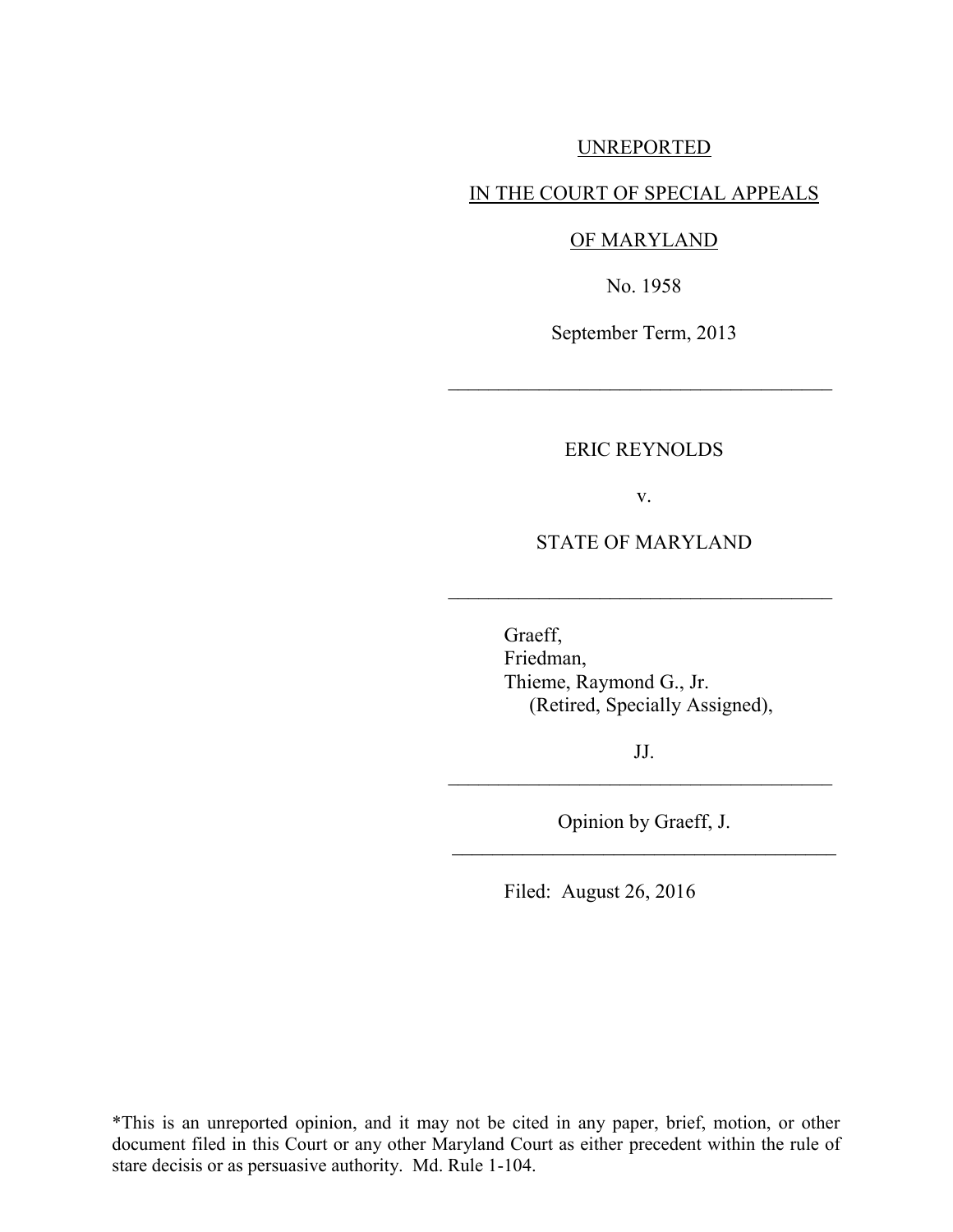-Unreported Opinion-

Appellant, Eric Reynolds, appeals from the order of the Circuit Court for Prince George's County denying his motion to correct illegal sentence. He presents nine questions, for this Court's review,  $1$  which we have reduced to one and rephrased as follows:

<sup>1</sup> Appellant presented the following nine questions for our review:

 $\overline{a}$ 

(2) Did the lower Courts of a mandatory language order by the Legislature prejudice the appellant ?

(3) Did the lower Courts abrogation of 638C, mandatory process cause appellant cruel and unusual punishment ?

(4) Did the lower Courts reliance on the executive branch of state government cause it to not afford Appellant the equal protection and his Constitutional rights as guaranteed by the Maryland constitution, Declaration of Rights " Article 8 " and his Constitutional Rights of the United States of America, 8-14 to be violated ?

(5) Did the lower Court deny Appellants Right to due Process when it improperly interpreted the law and mandatory language of Article 27, § 638C (a) (d) ?

(6) Did the lower Court err when it abrogated the order " SHALL ", in Article 27, § 638C (a) (d) ?

(7) Did the lower Court err by not " Diminishing Thereby " this parolable life sentence. first so it could then apply the awarding of pretrial holding credits ?

(8) Did the Court err when it allowed the States Attorney general to create jurisdictional error, the implication that the office of the Attorney General is the sentencing party is error ? (continued . . .)

<sup>(1)</sup> Was the Appellants right to Due Process and equal protection against being twice punished for the same offense violated, subjecting the Appellant to a punishment that exceeded the maximum allowed by statue, Where the trial Court failed to Reduce the appellants Life sentence by the time already served ? (Where the Trial Court failed to reduce the Appellants Life sentence by time already served in accordance with Art. 27 § 638C (a) and  $(d)$ .)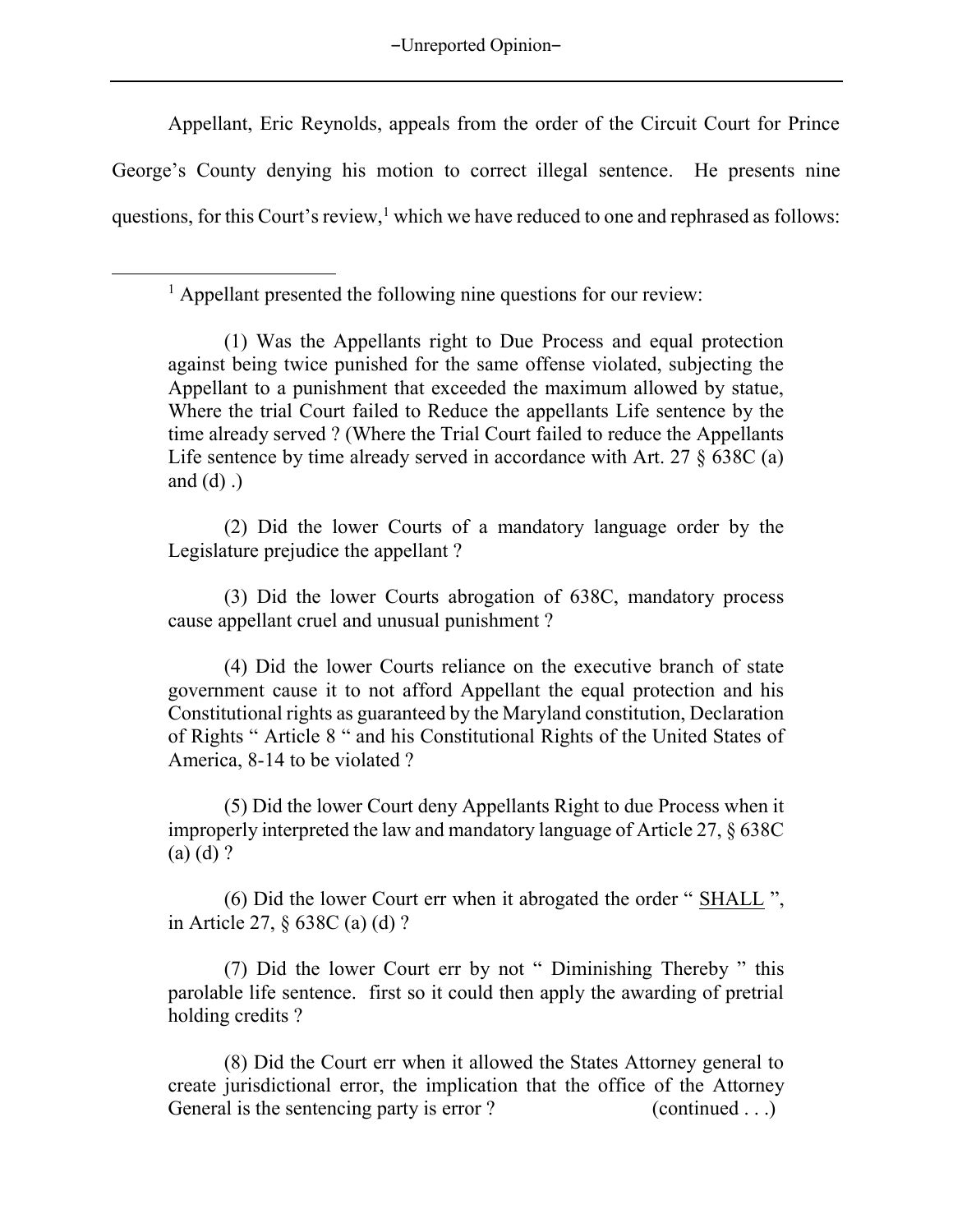Did the court err in denying the motion to correct illegal sentence?

 For the reasons set forth below, we answer appellant's question in the negative, and therefore, we shall affirm the judgment of the circuit court.

# **FACTUAL AND PROCEDURAL BACKGROUND**

 In 1997, appellant pleaded guilty to first degree murder, attempted first degree murder, and use of a handgun in the commission of a felony or crime of violence. The circuit court sentenced appellant to a term of life imprisonment for the first degree murder conviction pursuant to Maryland Code (1997 Supp.) Art. 27  $\S$  412(b),<sup>2</sup> and it imposed a concurrent term of life imprisonment for the attempted first degree murder. The court

(continued . . .)

 $\overline{a}$ 

<sup>2</sup> Maryland Code (1997 Supp.) Art. 27  $\S$  412(b) provided:

This statute was recodified as Maryland Code (2002) § 2-201(b) of the Criminal Law Article, effective October 1, 2002.

<sup>(9)</sup> Did the lower Court err in it's refusal to give Appellant the equal protection and Due Process, promised as a right under the Maryland Constitution-Declaration of rights and the Constitution of the United States of America 8-14 ?

<sup>[</sup>A] person found guilty of murder in the first degree shall be sentenced to death, imprisonment for life, or to imprisonment for life without the possibility of parole. The sentence shall be imprisonment for life unless: (1) (i) the State notified the person in writing at least 30 days prior to trial that it intended to seek a sentence of death, and advised the person of each aggravating circumstance upon which it intended to rely, and (ii) a sentence of death is imposed in accordance with § 413; or (2) the State notified the person in writing at least 30 days prior to trial that it intended to seek a sentence of imprisonment for life without the possibility of parole under § 412 or § 413 of this article.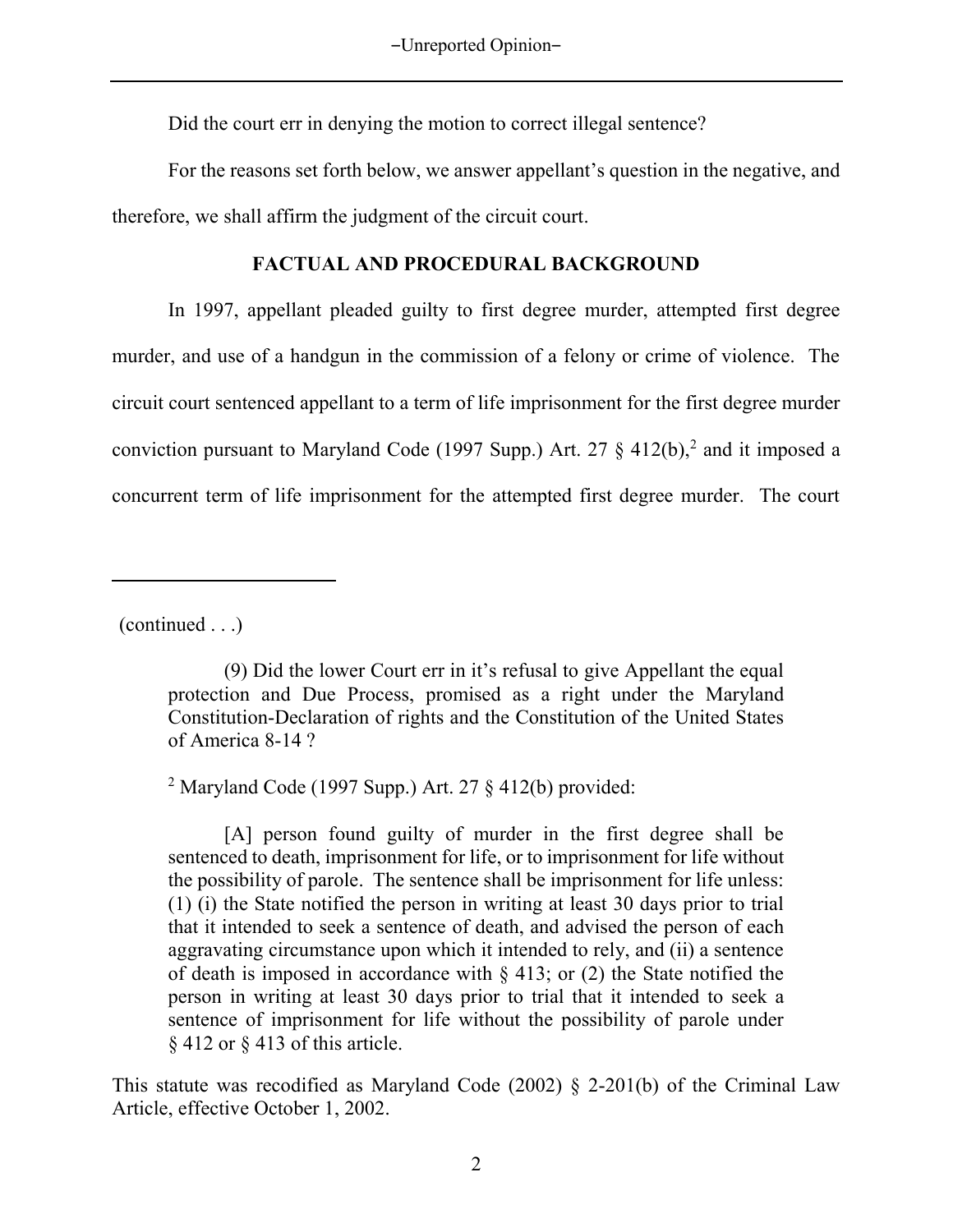applied credit against the sentences for 468 days of pretrial incarceration. The court also sentenced appellant to a term of ten years' imprisonment for the use of a handgun in the commission of a felony or crime of violence, to run consecutive to the terms of life imprisonment.

In 2013, appellant filed a motion to correct an illegal sentence, asserting that the court violated Maryland Code (1997 Supp.) Art. 27 § 638C(a) by applying credit against the terms of life imprisonment "without first giving the life sentence[s] a numerical equivalent in years."<sup>3</sup> The court denied the motion without a hearing.

## **DISCUSSION**

Appellant contends that the court erred in denying his motion to correct illegal sentence. He asserts that, "where a [life] sentence is mandated," the court was required by Art. 27 § 638C(a) to use "the time spent in pre-trial holding . . . to reduce the sentence," and hence, a "[l]ife sentence . . . must have a [n]umerical [e]quilivent [sic]." (Quotations omitted.). He asserts that, pursuant to statute, a defendant may receive "credit against the

 $\overline{a}$ 

<sup>3</sup> Maryland Code (1997 Supp.) Art. 27 § 638C(a) provided:

Any person who is convicted and sentenced shall receive credit against the term of a definite or life sentence . . . for all time spent in the custody of any state, county or city jail, correctional institution, . . . or other agency as a result of the charge for which sentence is imposed or as a result of the conduct on which the charge is based, and the term of a definite or life sentence . . . shall be diminished thereby.

This statute was recodified as Maryland Code  $(2001)$  § 6-218(b)(1) of the Criminal Procedure Article, effective October 1, 2001.